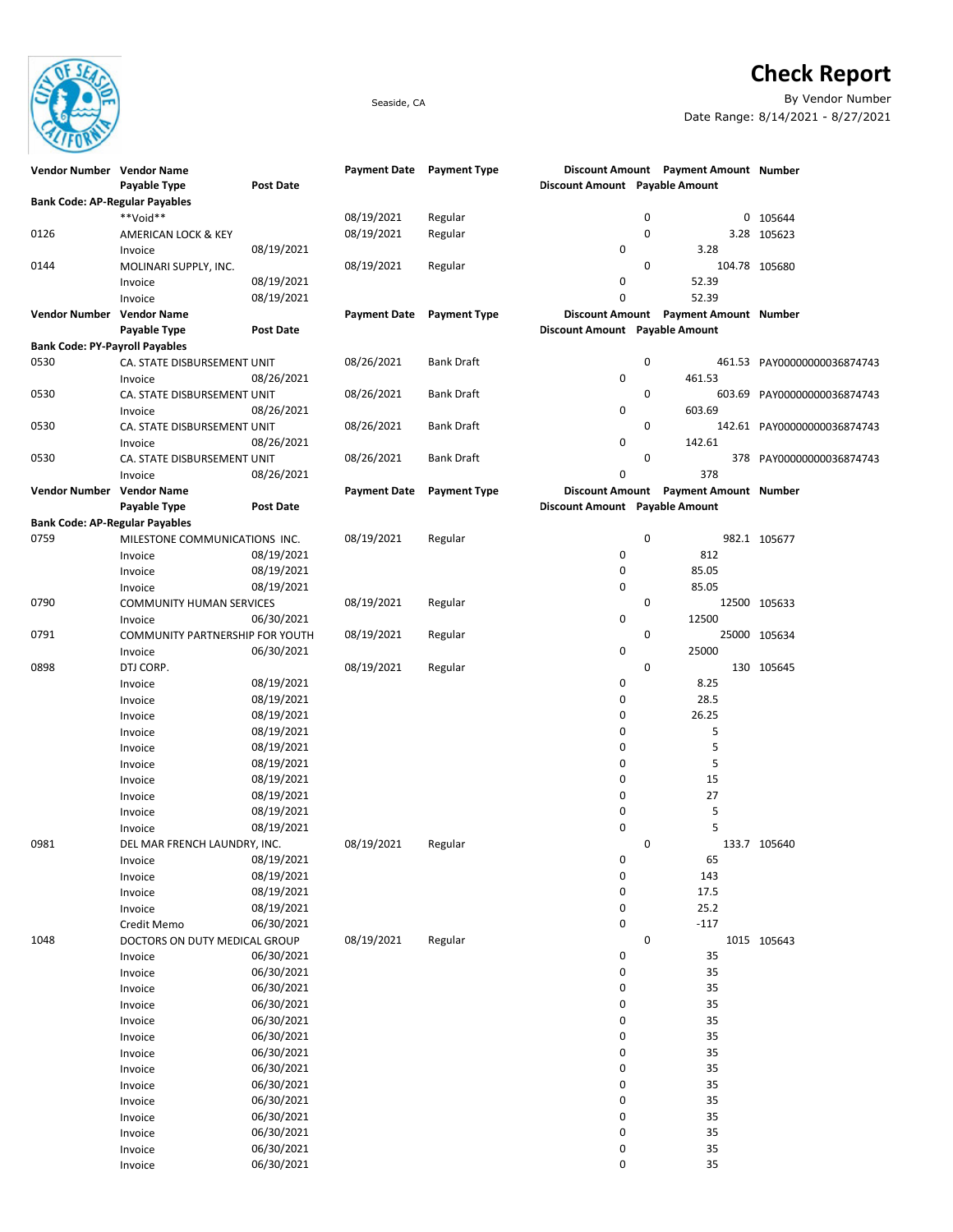|                                       | Invoice                                           | 06/30/2021       |                     |                     | 0                              |   | 35                                    |                   |
|---------------------------------------|---------------------------------------------------|------------------|---------------------|---------------------|--------------------------------|---|---------------------------------------|-------------------|
|                                       | Invoice                                           | 06/30/2021       |                     |                     | 0                              |   | 35                                    |                   |
|                                       | Invoice                                           | 06/30/2021       |                     |                     | 0                              |   | 35                                    |                   |
|                                       | Invoice                                           | 06/30/2021       |                     |                     | 0                              |   | 35                                    |                   |
|                                       | Invoice                                           | 06/30/2021       |                     |                     | 0                              |   | 35                                    |                   |
|                                       | Invoice                                           | 06/30/2021       |                     |                     | 0                              |   | 35                                    |                   |
|                                       | Invoice                                           | 06/30/2021       |                     |                     | 0                              |   | 35                                    |                   |
|                                       | Invoice                                           | 06/30/2021       |                     |                     | 0                              |   | 35                                    |                   |
|                                       | Invoice                                           | 06/30/2021       |                     |                     | 0                              |   | 35                                    |                   |
|                                       |                                                   | 06/30/2021       |                     |                     | 0                              |   | 35                                    |                   |
|                                       | Invoice                                           | 06/30/2021       |                     |                     | 0                              |   | 35                                    |                   |
|                                       | Invoice                                           |                  |                     |                     |                                |   |                                       |                   |
|                                       | Invoice                                           | 06/30/2021       |                     |                     | 0                              |   | 70                                    |                   |
|                                       | Invoice                                           | 06/30/2021       |                     |                     | 0                              |   | 35                                    |                   |
|                                       | Invoice                                           | 06/30/2021       |                     |                     | 0                              |   | 35                                    |                   |
| Vendor Number Vendor Name             |                                                   |                  | <b>Payment Date</b> | <b>Payment Type</b> |                                |   | Discount Amount Payment Amount Number |                   |
|                                       | Payable Type                                      | <b>Post Date</b> |                     |                     | Discount Amount Payable Amount |   |                                       |                   |
| 1176                                  | <b>EWING IRRIGATION PRODUCTS INC.</b>             |                  | 08/19/2021          | Regular             |                                | 0 |                                       | 255.64 105649     |
|                                       | Invoice                                           | 08/19/2021       |                     |                     | 0                              |   | 255.64                                |                   |
| 1224                                  | <b>FIRST ALARM</b>                                |                  | 08/19/2021          | Regular             |                                | 0 |                                       | 94.01 105651      |
|                                       | Invoice                                           | 08/19/2021       |                     |                     | 0                              |   | 94.01                                 |                   |
| Vendor Number Vendor Name             |                                                   |                  | <b>Payment Date</b> | <b>Payment Type</b> |                                |   | Discount Amount Payment Amount Number |                   |
|                                       | Payable Type                                      | Post Date        |                     |                     | Discount Amount Payable Amount |   |                                       |                   |
| <b>Bank Code: PY-Payroll Payables</b> |                                                   |                  |                     |                     |                                |   |                                       |                   |
| 1268                                  | <b>FRANCHISE TAX BOARD</b>                        |                  | 08/26/2021          | Regular             |                                | 0 |                                       | 100 19272         |
|                                       | Invoice                                           | 08/12/2021       |                     |                     | 0                              |   | 50                                    |                   |
|                                       | Invoice                                           | 08/26/2021       |                     |                     | 0                              |   | 50                                    |                   |
| Vendor Number Vendor Name             |                                                   |                  | <b>Payment Date</b> | <b>Payment Type</b> |                                |   | Discount Amount Payment Amount Number |                   |
|                                       |                                                   | <b>Post Date</b> |                     |                     | Discount Amount Payable Amount |   |                                       |                   |
|                                       | Payable Type                                      |                  |                     |                     |                                |   |                                       |                   |
| <b>Bank Code: AP-Regular Payables</b> |                                                   |                  |                     |                     |                                |   |                                       |                   |
| 1392                                  | <b>GRANITE ROCK COMPANY</b>                       |                  | 08/19/2021          | Regular             |                                | 0 |                                       | 8.03 105655       |
|                                       | Invoice                                           | 08/19/2021       |                     |                     | 0                              |   | 8.03                                  |                   |
| 1569                                  | <b>HOPE SERVICES</b>                              |                  | 08/19/2021          | Regular             |                                | 0 | 3016.65 105660                        |                   |
|                                       | Invoice                                           | 08/19/2021       |                     |                     | 0                              |   | 3016.65                               |                   |
| 2102                                  | MARTIN'S IRRIGATION SUPPLY, INC.                  |                  | 08/19/2021          | Regular             |                                | 0 |                                       | 140.93 105673     |
|                                       | Invoice                                           | 08/19/2021       |                     |                     | 0                              |   | 140.93                                |                   |
| 2184                                  | <b>MISSION LINEN SUPPLY</b>                       |                  | 08/19/2021          | Regular             |                                | 0 |                                       | 85.76 105678      |
|                                       | Invoice                                           | 08/19/2021       |                     |                     | 0                              |   | 85.76                                 |                   |
| 2186                                  | <b>MISSION UNIFORM SERVICE</b>                    |                  | 08/19/2021          | Regular             |                                | 0 |                                       | 886.94 105679     |
|                                       | Invoice                                           | 08/19/2021       |                     |                     | 0                              |   | 430.36                                |                   |
|                                       | Invoice                                           | 08/19/2021       |                     |                     | 0                              |   | 104.59                                |                   |
|                                       | Invoice                                           | 08/19/2021       |                     |                     | 0                              |   | 38.56                                 |                   |
|                                       | Invoice                                           | 08/19/2021       |                     |                     | 0                              |   | 121.93                                |                   |
|                                       | Invoice                                           | 08/19/2021       |                     |                     | 0                              |   | 37.59                                 |                   |
|                                       |                                                   | 08/19/2021       |                     |                     | 0                              |   | 153.91                                |                   |
|                                       | Invoice                                           |                  |                     |                     |                                |   |                                       |                   |
| 2205                                  | MONTEREY CO. CONVENTION & VISITOR'S BL 08/19/2021 |                  |                     | Regular             |                                | 0 | 21260.25 105683                       |                   |
|                                       | Invoice                                           | 06/30/2021       |                     |                     | 0                              |   | 21260.25                              |                   |
| 2236                                  | MBS BUSINESS SYSTEMS                              |                  | 08/19/2021          | Regular             |                                | 0 |                                       | 407.82 105674     |
|                                       | Invoice                                           | 06/30/2021       |                     |                     |                                |   | 24.39                                 |                   |
|                                       |                                                   |                  |                     |                     | 0                              |   |                                       |                   |
| 2328                                  | Invoice                                           | 08/19/2021       |                     |                     | 0                              |   | 383.43                                |                   |
|                                       | <b>WALLACE GROUP</b>                              |                  | 08/19/2021          | Regular             |                                | 0 |                                       | 2472.5 105727     |
|                                       | Invoice                                           | 06/30/2021       |                     |                     | 0                              |   | 2203.75                               |                   |
|                                       | Invoice                                           | 06/30/2021       |                     |                     | 0                              |   | 268.75                                |                   |
| 2338                                  | MONTEREY PENINSULA WATER MGMT DISTF 08/19/2021    |                  |                     | Regular             |                                | 0 | 6886.34 105686                        |                   |
|                                       | Invoice                                           | 08/19/2021       |                     |                     | 0                              |   | 6886.34                               |                   |
| 2351                                  | <b>HICKS &amp; HORNELL</b>                        |                  | 08/19/2021          | Regular             |                                | 0 |                                       | 145.73 105658     |
|                                       |                                                   |                  |                     |                     | 0                              |   | 120                                   |                   |
|                                       | Invoice                                           | 08/19/2021       |                     |                     |                                |   |                                       |                   |
|                                       | Invoice                                           | 08/19/2021       |                     |                     | 0                              |   | 25.73                                 |                   |
| 2652                                  | PACIFIC GAS & ELECTRIC                            |                  | 08/19/2021          | Regular             |                                | 0 | 44754.98 105688                       |                   |
|                                       | Invoice                                           | 08/19/2021       |                     |                     | 0                              |   | 30559.95                              |                   |
|                                       | Invoice                                           | 06/30/2021       |                     |                     | 0                              |   | 14195.03                              |                   |
| 2746                                  | PENINSULA POOL SERVICE & SUPPLY INC.              |                  | 08/19/2021          | Regular             |                                | 0 |                                       | 80.25 105690      |
|                                       | Invoice                                           | 08/19/2021       |                     |                     | 0                              |   | 80.25                                 |                   |
| 2752                                  | PENINSULA WELDING & MEDICAL SUPPLY, IN 08/19/2021 |                  |                     | Regular             |                                | 0 |                                       | 25.8 105691       |
|                                       | Invoice                                           | 08/19/2021       |                     |                     | 0                              |   | 25.8                                  |                   |
| Vendor Number Vendor Name             |                                                   |                  | <b>Payment Date</b> | <b>Payment Type</b> |                                |   | Discount Amount Payment Amount Number |                   |
|                                       | Payable Type                                      | Post Date        |                     |                     | Discount Amount Payable Amount |   |                                       |                   |
| <b>Bank Code: PY-Payroll Payables</b> |                                                   |                  |                     |                     |                                |   |                                       |                   |
| 2877                                  | PUBLIC EMPLOYEES' RETIREMENT SYSTEM               | 07/29/2021       | 08/20/2021          | <b>Bank Draft</b>   | 0                              | 0 | $-52.42$                              | -52.42 1001915360 |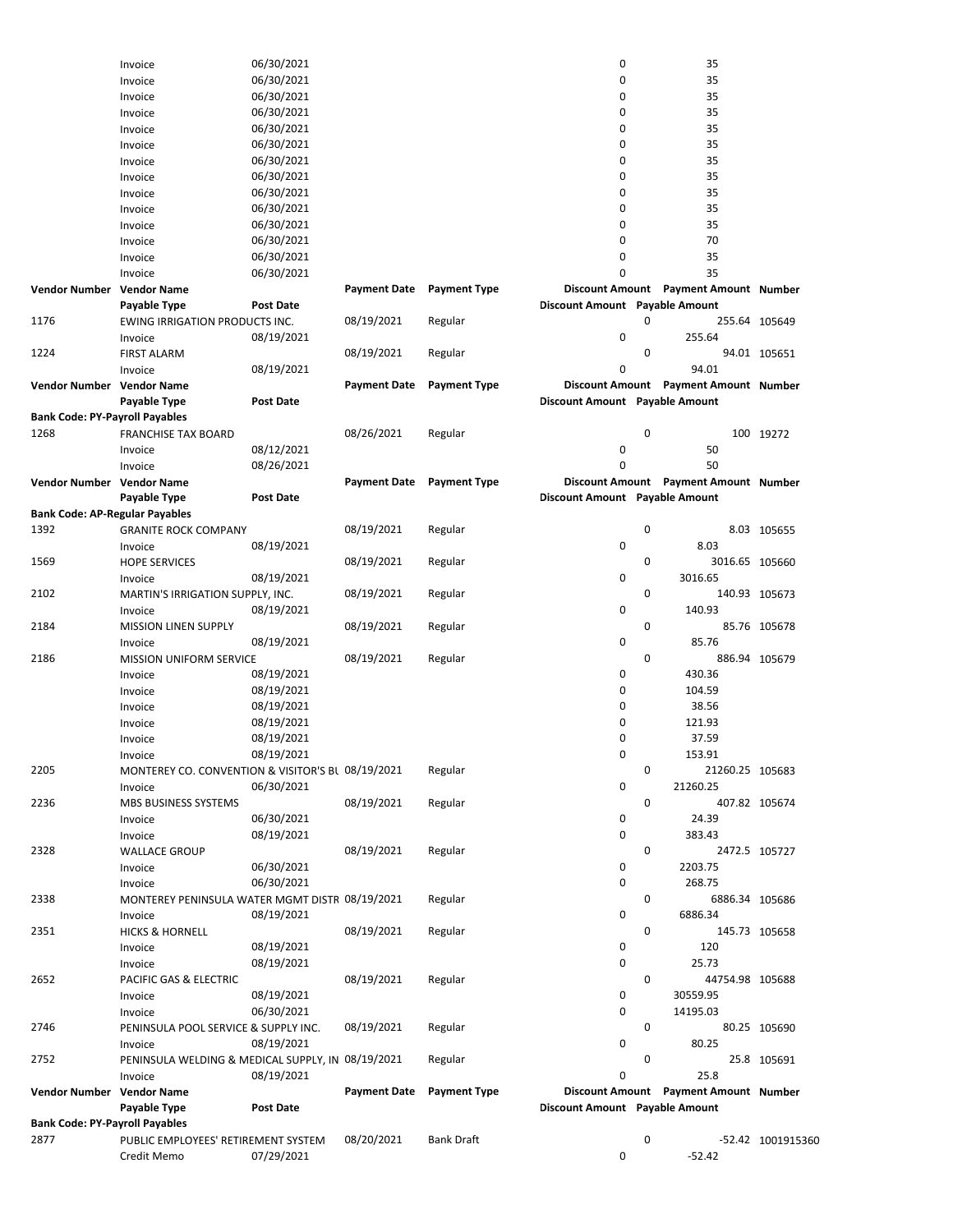| 2877                                  | PUBLIC EMPLOYEES' RETIREMENT SYSTEM |                  | 08/20/2021          | <b>Bank Draft</b>   |                                | 0                                     | 133306.98 1001915360 |  |
|---------------------------------------|-------------------------------------|------------------|---------------------|---------------------|--------------------------------|---------------------------------------|----------------------|--|
|                                       | Invoice                             | 07/29/2021       |                     |                     | 0                              | 133306.98                             |                      |  |
| 2877                                  | PUBLIC EMPLOYEES' RETIREMENT SYSTEM |                  | 08/20/2021          | <b>Bank Draft</b>   |                                | 0                                     | 70.36 1001923054     |  |
|                                       | Invoice                             | 07/29/2021       |                     |                     | 0                              | 70.36                                 |                      |  |
|                                       |                                     |                  |                     |                     |                                |                                       |                      |  |
| Vendor Number Vendor Name             |                                     |                  | <b>Payment Date</b> | <b>Payment Type</b> |                                | Discount Amount Payment Amount Number |                      |  |
|                                       | Payable Type                        | <b>Post Date</b> |                     |                     | Discount Amount Payable Amount |                                       |                      |  |
| <b>Bank Code: AP-Regular Payables</b> |                                     |                  |                     |                     |                                |                                       |                      |  |
| 2932                                  | DISASTER KLEENUP SPECIALISTS        |                  | 08/19/2021          | Regular             |                                | 0                                     | 2136.1 105642        |  |
|                                       | Invoice                             | 08/19/2021       |                     |                     | 0                              | 200                                   |                      |  |
|                                       |                                     | 06/30/2021       |                     |                     | 0                              | 1936.1                                |                      |  |
|                                       | Invoice                             |                  |                     |                     |                                |                                       |                      |  |
| 2946                                  | BECK'S SHOE STORE, INC              |                  | 08/19/2021          | Regular             |                                | 0                                     | 222.87 105625        |  |
|                                       | Invoice                             | 08/19/2021       |                     |                     | 0                              | 222.87                                |                      |  |
| 3134                                  | SEASIDE CHAMBER OF COMMERCE         |                  | 08/19/2021          | Regular             |                                | 0                                     | 900 105700           |  |
|                                       | Invoice                             | 06/30/2021       |                     |                     | 0                              | 900                                   |                      |  |
| Vendor Number Vendor Name             |                                     |                  | <b>Payment Date</b> | <b>Payment Type</b> |                                | Discount Amount Payment Amount Number |                      |  |
|                                       |                                     | <b>Post Date</b> |                     |                     |                                |                                       |                      |  |
|                                       | Payable Type                        |                  |                     |                     | Discount Amount Payable Amount |                                       |                      |  |
| <b>Bank Code: PY-Payroll Payables</b> |                                     |                  |                     |                     |                                |                                       |                      |  |
| 3138                                  | SEASIDE EMPLOYEES ASSN              |                  | 08/26/2021          | <b>Bank Draft</b>   |                                | 0                                     | 175 30d454e89e       |  |
|                                       | Invoice                             | 08/12/2021       |                     |                     | 0                              | 175                                   |                      |  |
| 3138                                  | SEASIDE EMPLOYEES ASSN              |                  | 08/26/2021          | <b>Bank Draft</b>   |                                | 0                                     | 180 30d454e89e       |  |
|                                       | Invoice                             | 08/26/2021       |                     |                     | 0                              | 180                                   |                      |  |
|                                       |                                     |                  |                     | <b>Bank Draft</b>   |                                | 0                                     |                      |  |
| 3153                                  | SEASIDE MANAGEMENT ASSN             |                  | 08/26/2021          |                     |                                |                                       | 15 30d454e89e        |  |
|                                       | Invoice                             | 08/26/2021       |                     |                     | 0                              | 15                                    |                      |  |
| 3153                                  | SEASIDE MANAGEMENT ASSN             |                  | 08/26/2021          | <b>Bank Draft</b>   |                                | 0                                     | 15 30d454e89e        |  |
|                                       | Invoice                             | 08/12/2021       |                     |                     | 0                              | 15                                    |                      |  |
| Vendor Number Vendor Name             |                                     |                  | <b>Payment Date</b> | <b>Payment Type</b> |                                | Discount Amount Payment Amount Number |                      |  |
|                                       | Payable Type                        | Post Date        |                     |                     | Discount Amount Payable Amount |                                       |                      |  |
|                                       |                                     |                  |                     |                     |                                |                                       |                      |  |
| <b>Bank Code: AP-Regular Payables</b> |                                     |                  |                     |                     |                                |                                       |                      |  |
| 3154                                  | GREEN VALLEY LANSCAPE INC.          |                  | 08/19/2021          | Regular             |                                | 0                                     | 193.96 105656        |  |
|                                       | Invoice                             | 08/19/2021       |                     |                     | 0                              | 193.96                                |                      |  |
| 3162                                  | SEASIDE RAIDERS YOUTH FOOTBALL      |                  | 08/19/2021          | Regular             |                                | 0                                     | 3000 105702          |  |
|                                       | Invoice                             | 06/30/2021       |                     |                     | 0                              | 3000                                  |                      |  |
| 3162                                  | SEASIDE RAIDERS YOUTH FOOTBALL      |                  | 08/19/2021          | Regular             |                                | 0                                     | 3000 105703          |  |
|                                       |                                     |                  |                     |                     |                                |                                       |                      |  |
|                                       | Invoice                             | 08/19/2021       |                     |                     | 0                              | 3000                                  |                      |  |
| 3307                                  | SAME DAY SHRED                      |                  | 08/19/2021          | Regular             |                                | 0                                     | 70 105697            |  |
|                                       | Invoice                             | 08/19/2021       |                     |                     | 0                              | 45                                    |                      |  |
|                                       | Invoice                             | 08/19/2021       |                     |                     | 0                              | 25                                    |                      |  |
| 3319                                  | STAPLES ADVANTAGE                   |                  | 08/19/2021          | Regular             |                                | 0                                     | 1266.64 105711       |  |
|                                       |                                     |                  |                     |                     | 0                              | 109.23                                |                      |  |
|                                       | Invoice                             | 08/19/2021       |                     |                     |                                |                                       |                      |  |
|                                       | Invoice                             | 08/19/2021       |                     |                     | 0                              | 139.77                                |                      |  |
|                                       | Invoice                             | 08/19/2021       |                     |                     | 0                              | 229.91                                |                      |  |
|                                       | Invoice                             | 08/19/2021       |                     |                     | 0                              | 68.82                                 |                      |  |
|                                       | Invoice                             | 08/19/2021       |                     |                     | 0                              | 24.57                                 |                      |  |
|                                       | Invoice                             | 08/19/2021       |                     |                     | 0                              | 15.83                                 |                      |  |
|                                       |                                     |                  |                     |                     | 0                              |                                       |                      |  |
|                                       | Invoice                             | 08/19/2021       |                     |                     |                                | 19.44                                 |                      |  |
|                                       | Invoice                             | 08/19/2021       |                     |                     | 0                              | 13.1                                  |                      |  |
|                                       | Invoice                             | 08/19/2021       |                     |                     | 0                              | 83.79                                 |                      |  |
|                                       | Invoice                             | 08/19/2021       |                     |                     | 0                              | 398.24                                |                      |  |
|                                       | Invoice                             | 08/19/2021       |                     |                     | 0                              | 55.71                                 |                      |  |
|                                       | Invoice                             | 08/19/2021       |                     |                     | 0                              | 92.59                                 |                      |  |
|                                       |                                     |                  |                     |                     | 0                              | 15.64                                 |                      |  |
|                                       | Invoice                             | 08/19/2021       |                     |                     |                                |                                       |                      |  |
| 3386                                  | SUNBAY RESORT ASSOCIATES, LLC       |                  | 08/19/2021          | Regular             |                                | 0                                     | 14162.5 105715       |  |
|                                       | Invoice                             | 06/30/2021       |                     |                     | 0                              | 6700                                  |                      |  |
|                                       | Invoice                             | 08/19/2021       |                     |                     | 0                              | 3350                                  |                      |  |
|                                       | Invoice                             | 06/30/2021       |                     |                     | 0                              | 1762.5                                |                      |  |
|                                       | Invoice                             | 08/19/2021       |                     |                     | 0                              | 2350                                  |                      |  |
| 3544                                  |                                     |                  |                     |                     |                                | 0                                     |                      |  |
|                                       | UNDERGROUND SERVICE ALERT           |                  | 08/19/2021          | Regular             |                                |                                       | 834.49 105721        |  |
|                                       | Invoice                             | 08/19/2021       |                     |                     | 0                              | 834.49                                |                      |  |
| Vendor Number Vendor Name             |                                     |                  | <b>Payment Date</b> | <b>Payment Type</b> |                                | Discount Amount Payment Amount Number |                      |  |
|                                       | Payable Type                        | Post Date        |                     |                     | Discount Amount Payable Amount |                                       |                      |  |
| <b>Bank Code: PY-Payroll Payables</b> |                                     |                  |                     |                     |                                |                                       |                      |  |
| 3560                                  | UNITED WAY OF MONTEREY PENINSULA    |                  | 08/26/2021          | Regular             |                                | 0                                     | 46 19274             |  |
|                                       |                                     |                  |                     |                     |                                |                                       |                      |  |
|                                       | Invoice                             | 08/12/2021       |                     |                     | 0                              | 23                                    |                      |  |
|                                       | Invoice                             | 08/26/2021       |                     |                     | $\Omega$                       | 23                                    |                      |  |
| Vendor Number Vendor Name             |                                     |                  | <b>Payment Date</b> | <b>Payment Type</b> |                                | Discount Amount Payment Amount Number |                      |  |
|                                       | Payable Type                        | <b>Post Date</b> |                     |                     | Discount Amount Payable Amount |                                       |                      |  |
| <b>Bank Code: AP-Regular Payables</b> |                                     |                  |                     |                     |                                |                                       |                      |  |
|                                       |                                     |                  |                     |                     |                                | 0                                     |                      |  |
| 3585                                  | VALLEY POWER SYSTEMS NORTH          |                  | 08/19/2021          | Regular             |                                |                                       | 14.44 105723         |  |
|                                       | Invoice                             | 08/19/2021       |                     |                     | 0                              | 14.44                                 |                      |  |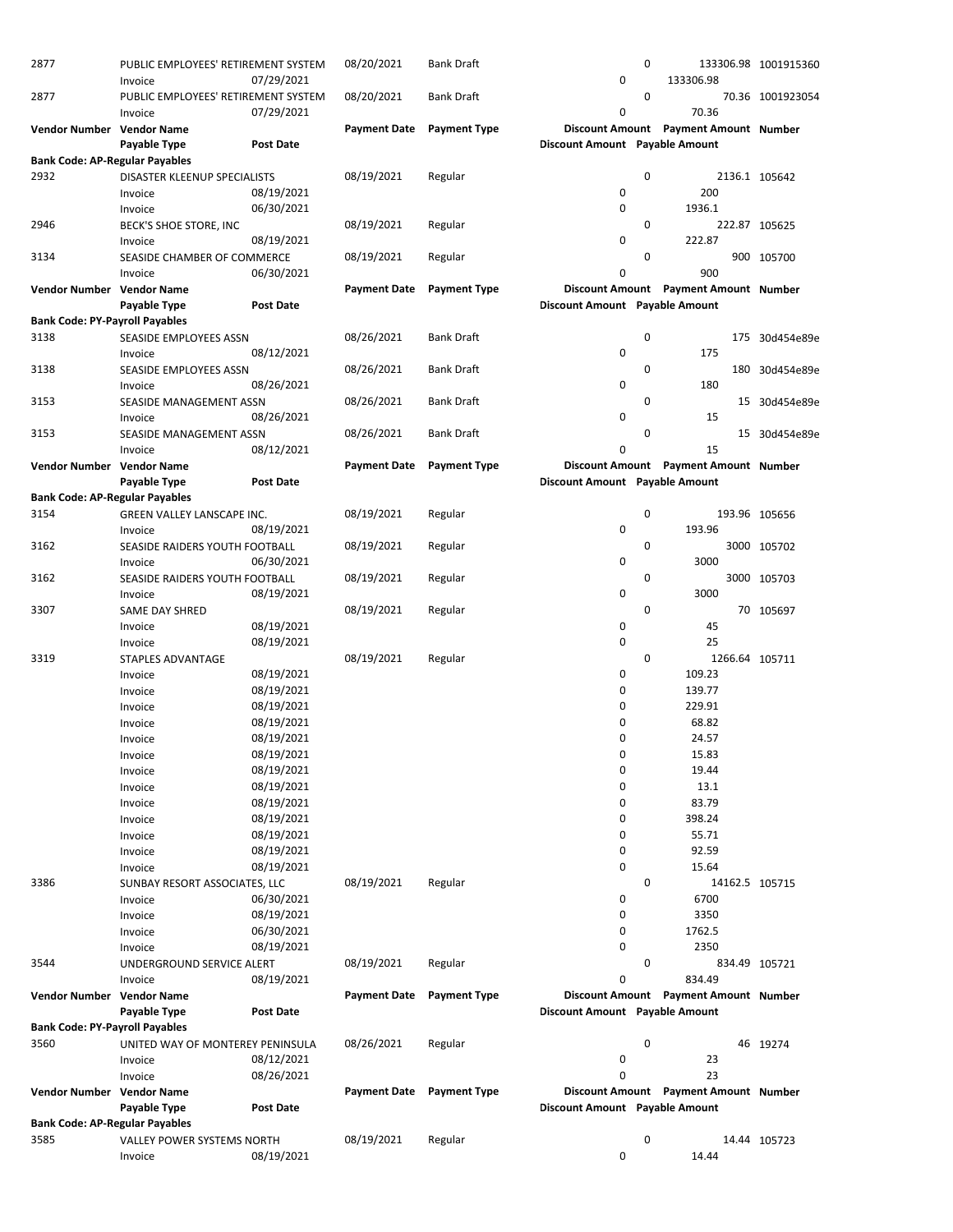| 4052                                  | <b>COOPERATIVE PERSONNEL SERVICES</b>   | 08/19/2021 | 08/19/2021          | Regular             | 0                              | 0 | 649.75                                | 649.75 105637            |
|---------------------------------------|-----------------------------------------|------------|---------------------|---------------------|--------------------------------|---|---------------------------------------|--------------------------|
| 4059                                  | Invoice<br><b>SILKSCREEN EXPRESS</b>    |            |                     |                     |                                | 0 |                                       |                          |
|                                       |                                         | 08/19/2021 | 08/19/2021          | Regular             | 0                              |   | 206.36                                | 206.36 105707            |
| 4222                                  | Invoice                                 |            | 08/19/2021          |                     |                                | 0 | 17092.5 105657                        |                          |
|                                       | HARRIS & ASSOCIATES, INC.               | 06/30/2021 |                     | Regular             | 0                              |   | 8247.5                                |                          |
|                                       | Invoice                                 | 06/30/2021 |                     |                     | 0                              |   | 8845                                  |                          |
| 4670                                  | Invoice<br>OFFICE OF THE COUNTY COUNSEL |            | 08/19/2021          | Regular             |                                | 0 |                                       | 396 105687               |
|                                       | Invoice                                 | 06/30/2021 |                     |                     | 0                              |   | 396                                   |                          |
| 4838                                  | HIRERIGHT GIS INTERMEDIATE CORP., INC.  |            | 08/19/2021          | Regular             |                                | 0 |                                       | 54.7 105659              |
|                                       | Invoice                                 | 08/19/2021 |                     |                     | 0                              |   | 54.7                                  |                          |
| 4892                                  | <b>EDGES ELECTRICAL GROUP</b>           |            | 08/19/2021          | Regular             |                                | 0 |                                       | 328.7 105648             |
|                                       | Invoice                                 | 08/19/2021 |                     |                     | $\mathbf 0$                    |   | 328.7                                 |                          |
| Vendor Number Vendor Name             |                                         |            | Payment Date        | <b>Payment Type</b> |                                |   | Discount Amount Payment Amount Number |                          |
|                                       | Payable Type                            | Post Date  |                     |                     | Discount Amount Payable Amount |   |                                       |                          |
| <b>Bank Code: PY-Payroll Payables</b> |                                         |            |                     |                     |                                |   |                                       |                          |
| 4920                                  | ICMA RETIREMENT TRUST-457               |            | 08/26/2021          | <b>Bank Draft</b>   |                                | 0 |                                       | 33020.85 beb48d0832      |
|                                       | Invoice                                 | 08/26/2021 |                     |                     | 0                              |   | 33020.85                              |                          |
| Vendor Number Vendor Name             |                                         |            | <b>Payment Date</b> | <b>Payment Type</b> |                                |   | Discount Amount Payment Amount Number |                          |
|                                       | Payable Type                            | Post Date  |                     |                     | Discount Amount Payable Amount |   |                                       |                          |
| <b>Bank Code: AP-Regular Payables</b> |                                         |            |                     |                     |                                |   |                                       |                          |
| 4970                                  | <b>WHITSON ENGINEERS</b>                |            | 08/19/2021          | Regular             |                                | 0 |                                       | 1480.5 105728            |
|                                       |                                         | 06/30/2021 |                     |                     | 0                              |   | 1480.5                                |                          |
|                                       | Invoice                                 |            |                     |                     |                                | 0 |                                       |                          |
| 5038                                  | THE VILLAGE PROJECT, INC.               |            | 08/19/2021          | Regular             |                                |   | 2500                                  | 31705 105717             |
|                                       | Invoice                                 | 08/19/2021 |                     |                     | 0                              |   |                                       |                          |
|                                       | Invoice                                 | 06/30/2021 |                     |                     | $\mathbf 0$                    |   | 29205                                 |                          |
| Vendor Number Vendor Name             |                                         |            | <b>Payment Date</b> | <b>Payment Type</b> |                                |   | Discount Amount Payment Amount Number |                          |
|                                       | Payable Type                            | Post Date  |                     |                     | Discount Amount Payable Amount |   |                                       |                          |
| <b>Bank Code: PY-Payroll Payables</b> |                                         |            |                     |                     |                                |   |                                       |                          |
| 5103                                  | CALIF LAW ENFRCMNT ASSOC                |            | 08/26/2021          | Regular             |                                | 0 | 601.75 19276                          |                          |
|                                       | Invoice                                 | 08/12/2021 |                     |                     | 0                              |   | 20.76                                 |                          |
|                                       | Invoice                                 | 08/12/2021 |                     |                     | 0                              |   | 280.26                                |                          |
|                                       | Invoice                                 | 08/26/2021 |                     |                     | 0                              |   | 20.74                                 |                          |
|                                       | Invoice                                 | 08/26/2021 |                     |                     | 0                              |   | 279.99                                |                          |
|                                       |                                         |            |                     |                     |                                |   |                                       |                          |
| 5144                                  | STATE OF CALIFORNIA                     |            | 08/27/2021          | <b>Bank Draft</b>   |                                | 0 |                                       | 27740.28 1-445-757-856   |
|                                       | Invoice                                 | 08/26/2021 |                     |                     | $\mathbf 0$                    |   | 27740.28                              |                          |
| Vendor Number Vendor Name             |                                         |            | <b>Payment Date</b> | <b>Payment Type</b> |                                |   | Discount Amount Payment Amount Number |                          |
|                                       | Payable Type                            | Post Date  |                     |                     | Discount Amount Payable Amount |   |                                       |                          |
| <b>Bank Code: AP-Regular Payables</b> |                                         |            |                     |                     |                                |   |                                       |                          |
| 5198                                  | <b>GOLDEN STATE PORTABLES</b>           |            | 08/19/2021          | Regular             |                                | 0 |                                       | 3061.1 105654            |
|                                       | Invoice                                 | 08/19/2021 |                     |                     | $\mathbf 0$                    |   | 3061.1                                |                          |
| Vendor Number Vendor Name             |                                         |            | <b>Payment Date</b> | <b>Payment Type</b> |                                |   | Discount Amount Payment Amount Number |                          |
|                                       | Payable Type                            | Post Date  |                     |                     | Discount Amount Payable Amount |   |                                       |                          |
| <b>Bank Code: PY-Payroll Payables</b> |                                         |            |                     |                     |                                |   |                                       |                          |
| 5264                                  | RABOBANK, N.A.                          |            | 08/27/2021          | <b>Bank Draft</b>   |                                | 0 |                                       | 71960.65 270163925873819 |
|                                       | Invoice                                 | 08/26/2021 |                     |                     | 0                              |   | 71960.65                              |                          |
| 5264                                  | RABOBANK, N.A.                          |            | 08/27/2021          | <b>Bank Draft</b>   |                                | 0 |                                       | 19019.69 270163925873819 |
|                                       | Invoice                                 | 08/26/2021 |                     |                     | 0                              |   | 19019.69                              |                          |
| 5266                                  | INTL ASSOC OF FIREFIGHTER               |            | 08/26/2021          | <b>Bank Draft</b>   |                                | 0 |                                       | 1200 30d454e89e          |
|                                       | Invoice                                 | 08/12/2021 |                     |                     | 0                              |   | 1200                                  |                          |
| 5266                                  | INTL ASSOC OF FIREFIGHTER               |            | 08/26/2021          | <b>Bank Draft</b>   |                                | 0 |                                       | 1200 30d454e89e          |
|                                       | Invoice                                 | 08/26/2021 |                     |                     | 0                              |   | 1200                                  |                          |
| 5267                                  | <b>SEASIDE POLICE</b>                   |            | 08/26/2021          | <b>Bank Draft</b>   |                                | 0 |                                       | 1839.2 30d454e89e        |
|                                       | Invoice                                 | 08/12/2021 |                     |                     | 0                              |   | 1839.2                                |                          |
| 5267                                  | <b>SEASIDE POLICE</b>                   |            | 08/26/2021          | <b>Bank Draft</b>   |                                | 0 |                                       | 1839.2 30d454e89e        |
|                                       | Invoice                                 | 08/26/2021 |                     |                     | 0                              |   | 1839.2                                |                          |
| Vendor Number Vendor Name             |                                         |            | <b>Payment Date</b> | <b>Payment Type</b> |                                |   | Discount Amount Payment Amount Number |                          |
|                                       | Payable Type                            | Post Date  |                     |                     | Discount Amount Payable Amount |   |                                       |                          |
| <b>Bank Code: AP-Regular Payables</b> |                                         |            |                     |                     |                                |   |                                       |                          |
| 5326                                  | TYLER TECHNOLOGIES, INC.                |            | 08/19/2021          | Regular             |                                | 0 |                                       | 379 105720               |
|                                       | Invoice                                 | 08/19/2021 |                     |                     | 0                              |   | 379                                   |                          |
| 5405                                  | DUKE'S ROOT CONTROL, INC.               |            | 08/19/2021          | Regular             |                                | 0 | 2103.07 105646                        |                          |
|                                       | Invoice                                 | 08/19/2021 |                     |                     | 0                              |   | 2103.07                               |                          |
| Vendor Number Vendor Name             |                                         |            | <b>Payment Date</b> | <b>Payment Type</b> |                                |   | Discount Amount Payment Amount Number |                          |
|                                       | Payable Type                            | Post Date  |                     |                     | Discount Amount Payable Amount |   |                                       |                          |
| <b>Bank Code: PY-Payroll Payables</b> |                                         |            |                     |                     |                                |   |                                       |                          |
| 5462                                  | LABORERS NATIONAL PENSION               |            | 08/23/2021          | <b>Bank Draft</b>   |                                | 0 |                                       | 288 FD0716               |
|                                       | Invoice                                 | 07/29/2021 |                     |                     | 0                              |   | 288                                   |                          |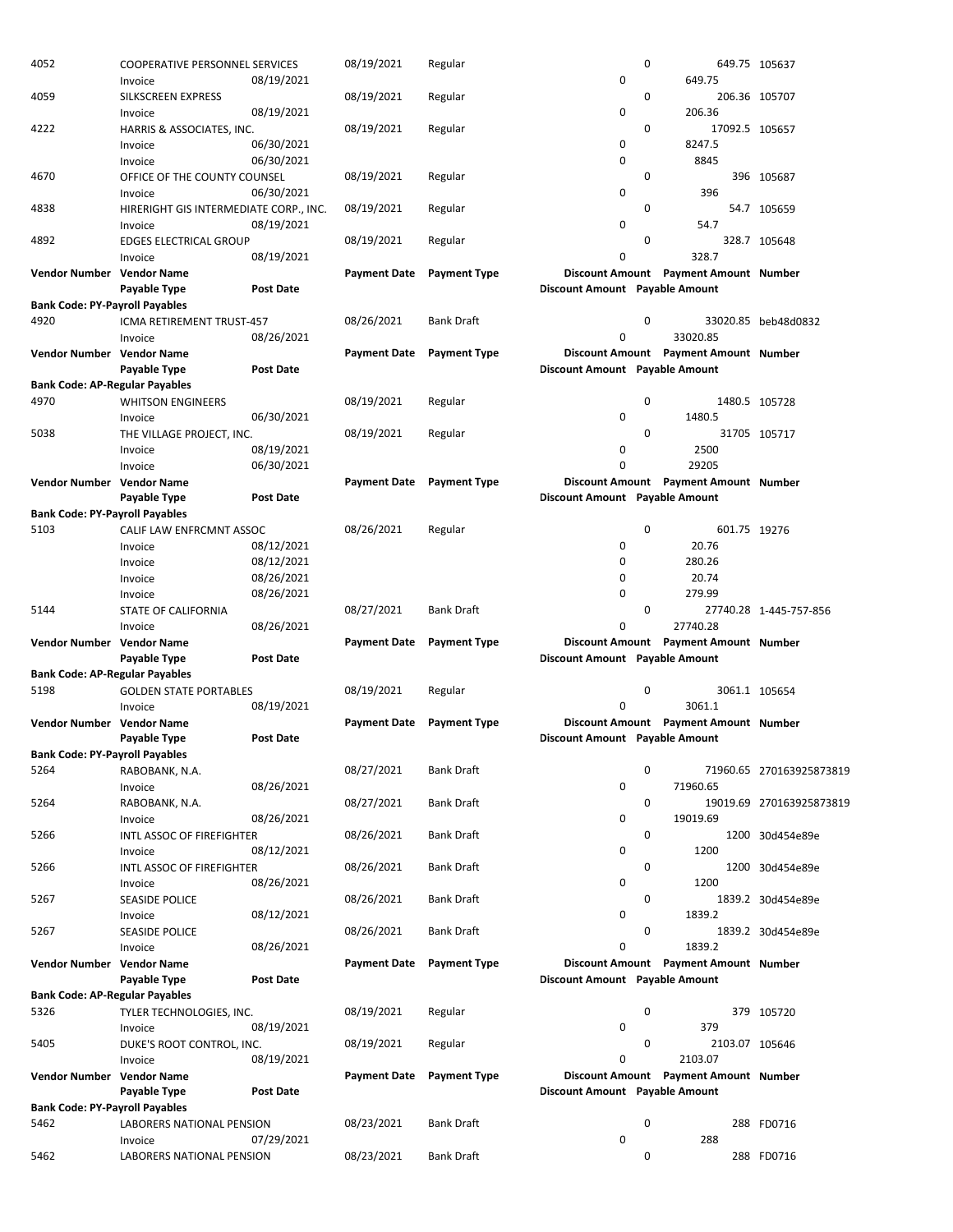|                                       | Invoice                                             | 07/15/2021       |                     |                           | 0                              |   | 288                                   |                    |
|---------------------------------------|-----------------------------------------------------|------------------|---------------------|---------------------------|--------------------------------|---|---------------------------------------|--------------------|
| 5462                                  | LABORERS NATIONAL PENSION                           |                  | 08/23/2021          | Bank Draft                |                                | 0 |                                       | 3024 FD0716        |
|                                       |                                                     |                  |                     |                           |                                |   |                                       |                    |
|                                       | Invoice                                             | 07/15/2021       |                     |                           | 0                              |   | 3024                                  |                    |
| 5462                                  | LABORERS NATIONAL PENSION                           |                  | 08/23/2021          | Bank Draft                |                                | 0 |                                       | 288 FD0716         |
|                                       | Invoice                                             | 07/01/2021       |                     |                           | 0                              |   | 288                                   |                    |
|                                       |                                                     |                  |                     |                           |                                |   |                                       |                    |
| 5462                                  | LABORERS NATIONAL PENSION                           |                  | 08/23/2021          | <b>Bank Draft</b>         |                                | 0 |                                       | 3024 FD0716        |
|                                       | Invoice                                             | 07/01/2021       |                     |                           | 0                              |   | 3024                                  |                    |
| 5539                                  | AFLAC                                               |                  | 08/25/2021          | <b>Bank Draft</b>         |                                | 0 |                                       | 121.37 588809      |
|                                       |                                                     |                  |                     |                           |                                |   |                                       |                    |
|                                       | Invoice                                             | 07/01/2021       |                     |                           | 0                              |   | 121.37                                |                    |
| 5539                                  | AFLAC                                               |                  | 08/25/2021          | <b>Bank Draft</b>         |                                | 0 |                                       | 130.58 588809      |
|                                       | Invoice                                             | 07/01/2021       |                     |                           | 0                              |   | 130.58                                |                    |
|                                       |                                                     |                  |                     |                           |                                |   |                                       |                    |
| 5539                                  | AFLAC                                               |                  | 08/25/2021          | <b>Bank Draft</b>         |                                | 0 |                                       | 121.35 588809      |
|                                       | Invoice                                             | 07/15/2021       |                     |                           | 0                              |   | 121.35                                |                    |
|                                       |                                                     |                  |                     |                           |                                |   |                                       |                    |
| 5539                                  | AFLAC                                               |                  | 08/25/2021          | <b>Bank Draft</b>         |                                | 0 |                                       | 130.57 588809      |
|                                       | Invoice                                             | 07/15/2021       |                     |                           | 0                              |   | 130.57                                |                    |
| 5705                                  | PUBLIC AGENCY RETIREMENT SERVICES                   |                  | 08/16/2021          | <b>Bank Draft</b>         |                                | 0 |                                       | 402.31 4cb4771bef  |
|                                       |                                                     | 08/06/2021       |                     |                           | 0                              |   | 402.31                                |                    |
|                                       | Invoice                                             |                  |                     |                           |                                |   |                                       |                    |
| 5705                                  | PUBLIC AGENCY RETIREMENT SERVICES                   |                  | 08/16/2021          | <b>Bank Draft</b>         |                                | 0 |                                       | 750 4cb4771bef     |
|                                       | Invoice                                             | 08/06/2021       |                     |                           | 0                              |   | 750                                   |                    |
|                                       |                                                     |                  |                     |                           |                                |   |                                       |                    |
| 5761                                  | SHERIFF OF MONTEREY CO. / LEVYING OFFICI 08/26/2021 |                  |                     | Regular                   |                                | 0 | 987.74 19273                          |                    |
|                                       | Invoice                                             | 08/12/2021       |                     |                           | 0                              |   | 494.39                                |                    |
|                                       | Invoice                                             | 08/26/2021       |                     |                           | 0                              |   | 493.35                                |                    |
|                                       |                                                     |                  |                     |                           |                                |   |                                       |                    |
| Vendor Number Vendor Name             |                                                     |                  | <b>Payment Date</b> | <b>Payment Type</b>       |                                |   | Discount Amount Payment Amount Number |                    |
|                                       | Payable Type                                        | <b>Post Date</b> |                     |                           | Discount Amount Payable Amount |   |                                       |                    |
| <b>Bank Code: AP-Regular Payables</b> |                                                     |                  |                     |                           |                                |   |                                       |                    |
|                                       |                                                     |                  |                     |                           |                                |   |                                       |                    |
| 6156                                  | ALAMEDA ELECTRICAL SUPPLY                           |                  | 08/19/2021          | Regular                   |                                | 0 |                                       | 8.65 105622        |
|                                       | Invoice                                             | 08/19/2021       |                     |                           | 0                              |   | 8.65                                  |                    |
| 6306                                  | <b>GAVILAN PEST CONTROL</b>                         |                  | 08/19/2021          | Regular                   |                                | 0 |                                       | 92 105652          |
|                                       |                                                     |                  |                     |                           |                                |   |                                       |                    |
|                                       | Invoice                                             | 08/19/2021       |                     |                           | 0                              |   | 92                                    |                    |
| 6324                                  | The Home Depot Pro                                  |                  | 08/19/2021          | Regular                   |                                | 0 | 3182.75 105716                        |                    |
|                                       | Invoice                                             | 08/19/2021       |                     |                           | 0                              |   | 1454.45                               |                    |
|                                       |                                                     |                  |                     |                           |                                |   |                                       |                    |
|                                       | Invoice                                             | 08/19/2021       |                     |                           | 0                              |   | 1728.3                                |                    |
| 6379                                  | MARINA COAST WATER DISTRICT                         |                  | 08/19/2021          | Regular                   |                                | 0 |                                       | 7824.6 105672      |
|                                       |                                                     | 08/19/2021       |                     |                           | 0                              |   | 5516.89                               |                    |
|                                       | Invoice                                             |                  |                     |                           |                                |   |                                       |                    |
|                                       | Invoice                                             | 08/19/2021       |                     |                           | 0                              |   | 210.39                                |                    |
|                                       | Invoice                                             | 08/19/2021       |                     |                           | 0                              |   | 516                                   |                    |
|                                       |                                                     |                  |                     |                           |                                |   |                                       |                    |
|                                       | Invoice                                             | 08/19/2021       |                     |                           | 0                              |   | 1581.32                               |                    |
| 6530                                  | <b>SUN STREET CENTERS</b>                           |                  | 08/19/2021          | Regular                   |                                | 0 |                                       | 3720 105714        |
|                                       | Invoice                                             | 06/30/2021       |                     |                           | 0                              |   | 3720                                  |                    |
|                                       |                                                     |                  |                     |                           |                                |   |                                       |                    |
| 6553                                  | COMCAST                                             |                  | 08/19/2021          | Regular                   |                                | 0 |                                       | 420.88 105632      |
|                                       | Invoice                                             | 08/19/2021       |                     |                           | 0                              |   | 420.88                                |                    |
| 6671                                  | <b>VERIZON WIRELESS</b>                             |                  | 08/19/2021          | Regular                   |                                | 0 | 5122.57 105725                        |                    |
|                                       |                                                     |                  |                     |                           |                                |   |                                       |                    |
|                                       | Invoice                                             | 08/19/2021       |                     |                           | 0                              |   | 1039.8                                |                    |
|                                       | Invoice                                             | 08/19/2021       |                     |                           | 0                              |   | 798.21                                |                    |
|                                       |                                                     |                  |                     |                           | 0                              |   |                                       |                    |
|                                       | Invoice                                             | 08/19/2021       |                     |                           |                                |   | 38.01                                 |                    |
|                                       | Invoice                                             | 08/19/2021       |                     |                           | 0                              |   | 327.73                                |                    |
|                                       | Invoice                                             | 08/19/2021       |                     |                           | 0                              |   | 51.26                                 |                    |
|                                       |                                                     |                  |                     |                           |                                |   |                                       |                    |
|                                       | Invoice                                             | 08/19/2021       |                     |                           | 0                              |   | 238.65                                |                    |
|                                       | Invoice                                             | 08/19/2021       |                     |                           | 0                              |   | 1569.72                               |                    |
|                                       | Invoice                                             | 08/19/2021       |                     |                           | 0                              |   | 650.79                                |                    |
|                                       |                                                     |                  |                     |                           | 0                              |   |                                       |                    |
|                                       | Invoice                                             | 08/19/2021       |                     |                           |                                |   | 38.01                                 |                    |
|                                       | Invoice                                             | 08/19/2021       |                     |                           | 0                              |   | 370.39                                |                    |
| 6727                                  | DATAPROSE, INC.                                     |                  | 08/19/2021          | Regular                   |                                | 0 |                                       | 471.45 105638      |
|                                       |                                                     |                  |                     |                           | 0                              |   |                                       |                    |
|                                       | Invoice                                             | 08/19/2021       |                     |                           |                                |   | 471.45                                |                    |
| 6818                                  | DE LAGE LANDEN                                      |                  | 08/19/2021          | Regular                   |                                | 0 |                                       | 476.52 105639      |
|                                       | Invoice                                             | 08/19/2021       |                     |                           | 0                              |   | 476.52                                |                    |
|                                       |                                                     |                  |                     |                           |                                |   |                                       |                    |
| 6835                                  | LANGUAGE TESTING INTL., INC                         |                  | 08/19/2021          | Regular                   |                                | 0 |                                       | 187 105668         |
|                                       | Invoice                                             | 08/19/2021       |                     |                           | 0                              |   | 187                                   |                    |
| 7071                                  | AT&T                                                |                  | 08/19/2021          | Regular                   |                                | 0 |                                       | 154.56 105624      |
|                                       |                                                     |                  |                     |                           |                                |   |                                       |                    |
|                                       | Invoice                                             | 08/19/2021       |                     |                           | 0                              |   | 51.52                                 |                    |
|                                       | Invoice                                             | 08/19/2021       |                     |                           | 0                              |   | 51.52                                 |                    |
|                                       | Invoice                                             | 08/19/2021       |                     |                           | 0                              |   | 51.52                                 |                    |
|                                       |                                                     |                  |                     |                           |                                |   |                                       |                    |
| Vendor Number Vendor Name             |                                                     |                  |                     | Payment Date Payment Type |                                |   | Discount Amount Payment Amount Number |                    |
|                                       | Payable Type                                        | <b>Post Date</b> |                     |                           | Discount Amount Payable Amount |   |                                       |                    |
| <b>Bank Code: PY-Payroll Payables</b> |                                                     |                  |                     |                           |                                |   |                                       |                    |
|                                       |                                                     |                  |                     |                           |                                |   |                                       |                    |
| 7124                                  | U.S. BANK N.A. - PARS ARS 457 & SRP                 |                  | 08/26/2021          | <b>Bank Draft</b>         |                                | 0 |                                       | 3023.14 88648fc9f9 |
|                                       | Invoice                                             | 08/12/2021       |                     |                           | 0                              |   | 3023.14                               |                    |
|                                       |                                                     |                  |                     |                           |                                |   |                                       |                    |
| 7124                                  | U.S. BANK N.A. - PARS ARS 457 & SRP                 |                  | 08/26/2021          | <b>Bank Draft</b>         |                                | 0 |                                       | 2341.05 88648fc9f9 |
|                                       | Invoice                                             | 08/26/2021       |                     |                           | 0                              |   | 2341.05                               |                    |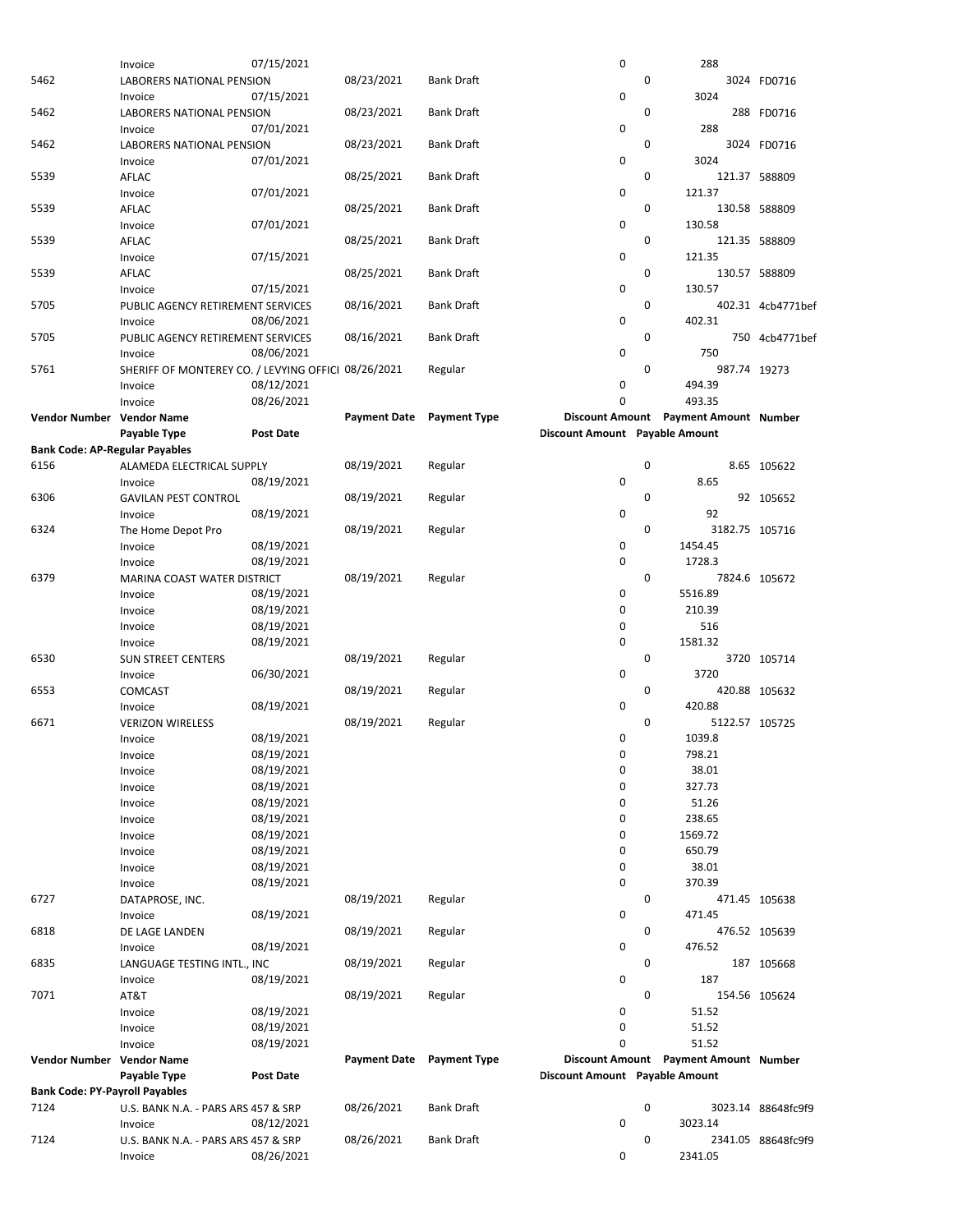| 7124                                  | U.S. BANK N.A. - PARS ARS 457 & SRP |                          | 08/26/2021          | <b>Bank Draft</b>   |                                | $\mathbf 0$ |                                       | -4020 dc048348ac   |
|---------------------------------------|-------------------------------------|--------------------------|---------------------|---------------------|--------------------------------|-------------|---------------------------------------|--------------------|
|                                       | Credit Memo                         | 08/26/2021               |                     |                     | $\mathbf 0$                    |             | $-4020$                               |                    |
|                                       |                                     |                          |                     |                     |                                |             |                                       |                    |
| 7124                                  | U.S. BANK N.A. - PARS ARS 457 & SRP |                          | 08/26/2021          | <b>Bank Draft</b>   |                                | 0           |                                       | 3086.53 dc048348ac |
|                                       | Invoice                             | 08/12/2021               |                     |                     | 0                              |             | 3086.53                               |                    |
| 7124                                  | U.S. BANK N.A. - PARS ARS 457 & SRP |                          | 08/26/2021          | Bank Draft          |                                | 0           |                                       | 2979.62 dc048348ac |
|                                       | Invoice                             | 08/26/2021               |                     |                     | 0                              |             | 2979.62                               |                    |
|                                       |                                     |                          | <b>Payment Date</b> | <b>Payment Type</b> |                                |             |                                       |                    |
| Vendor Number Vendor Name             |                                     |                          |                     |                     |                                |             | Discount Amount Payment Amount Number |                    |
|                                       | Payable Type                        | Post Date                |                     |                     | Discount Amount Payable Amount |             |                                       |                    |
| <b>Bank Code: AP-Regular Payables</b> |                                     |                          |                     |                     |                                |             |                                       |                    |
| 7130                                  | SOUTH BAY REGIONAL PUBLIC SAFETY    |                          | 08/19/2021          | Regular             |                                | $\mathbf 0$ |                                       | 5943 105710        |
|                                       | Invoice                             | 08/19/2021               |                     |                     | 0                              |             | 1135                                  |                    |
|                                       |                                     |                          |                     |                     |                                |             |                                       |                    |
|                                       | Invoice                             | 08/19/2021               |                     |                     | 0                              |             | 1135                                  |                    |
|                                       | Invoice                             | 08/19/2021               |                     |                     | 0                              |             | 1135                                  |                    |
|                                       | Invoice                             | 08/19/2021               |                     |                     | 0                              |             | 753                                   |                    |
|                                       | Invoice                             | 08/19/2021               |                     |                     | 0                              |             | 753                                   |                    |
|                                       | Invoice                             | 08/19/2021               |                     |                     | 0                              |             | 125                                   |                    |
|                                       |                                     |                          |                     |                     | $\mathbf 0$                    |             |                                       |                    |
|                                       | Invoice                             | 08/19/2021               |                     |                     |                                |             | 753                                   |                    |
|                                       | Invoice                             | 08/19/2021               |                     |                     | 0                              |             | 154                                   |                    |
| 7266                                  | E2 CONSULTING ENGINEERS, INC.       |                          | 08/19/2021          | Regular             |                                | 0           | 8897.37 105647                        |                    |
|                                       | Invoice                             | 06/30/2021               |                     |                     | 0                              |             | 8897.37                               |                    |
| Vendor Number Vendor Name             |                                     |                          | <b>Payment Date</b> | <b>Payment Type</b> |                                |             | Discount Amount Payment Amount Number |                    |
|                                       |                                     |                          |                     |                     |                                |             |                                       |                    |
|                                       | Payable Type                        | <b>Post Date</b>         |                     |                     | Discount Amount Payable Amount |             |                                       |                    |
| <b>Bank Code: PY-Payroll Payables</b> |                                     |                          |                     |                     |                                |             |                                       |                    |
| 7370                                  | UPEC, LOCAL 792                     |                          | 08/26/2021          | Regular             |                                | $\mathbf 0$ | 1686.25 19275                         |                    |
|                                       | Invoice                             | 08/12/2021               |                     |                     | 0                              |             | 831.25                                |                    |
|                                       | Invoice                             | 08/26/2021               |                     |                     | $\Omega$                       |             | 855                                   |                    |
|                                       |                                     |                          |                     |                     |                                |             |                                       |                    |
| Vendor Number Vendor Name             |                                     |                          | <b>Payment Date</b> | <b>Payment Type</b> |                                |             | Discount Amount Payment Amount Number |                    |
|                                       | Payable Type                        | <b>Post Date</b>         |                     |                     | Discount Amount Payable Amount |             |                                       |                    |
| <b>Bank Code: AP-Regular Payables</b> |                                     |                          |                     |                     |                                |             |                                       |                    |
| 7505                                  | MONTEREY BAY ANALYTICAL SVCS.       |                          | 08/19/2021          | Regular             |                                | 0           |                                       | 78 105681          |
|                                       | Invoice                             | 08/19/2021               |                     |                     | 0                              |             | 78                                    |                    |
|                                       |                                     |                          |                     |                     |                                |             |                                       |                    |
| 7541                                  | A TO Z PARTY RENTAL INC.            |                          | 08/19/2021          | Regular             |                                | 0           | 1449.97 105618                        |                    |
|                                       | Invoice                             | 08/19/2021               |                     |                     | 0                              |             | 1286.09                               |                    |
|                                       | Invoice                             | 08/19/2021               |                     |                     | $\mathbf 0$                    |             | 163.88                                |                    |
| 7576                                  | <b>MELVIN THOMAS MASON</b>          |                          | 08/19/2021          | Regular             |                                | 0           |                                       | 400 105675         |
|                                       |                                     |                          |                     |                     |                                |             |                                       |                    |
|                                       | Invoice                             | 08/19/2021               |                     |                     | 0                              |             | 400                                   |                    |
| 7892                                  | MICHAEL BAKER INTERNATIONAL         |                          | 08/19/2021          | Regular             |                                | 0           |                                       | 770 105676         |
|                                       |                                     |                          |                     |                     |                                |             |                                       |                    |
|                                       | Invoice                             | 06/30/2021               |                     |                     | 0                              |             | 770                                   |                    |
|                                       |                                     |                          |                     |                     |                                |             |                                       |                    |
| Vendor Number Vendor Name             |                                     |                          | <b>Payment Date</b> | <b>Payment Type</b> |                                |             | Discount Amount Payment Amount Number |                    |
|                                       | Payable Type                        | Post Date                |                     |                     | Discount Amount Payable Amount |             |                                       |                    |
| <b>Bank Code: PY-Payroll Payables</b> |                                     |                          |                     |                     |                                |             |                                       |                    |
| 7975                                  | <b>AMERICAN FIDELITY</b>            |                          | 08/27/2021          | <b>Bank Draft</b>   |                                | $\Omega$    |                                       | 83.75 D345153      |
|                                       |                                     |                          |                     |                     |                                |             |                                       |                    |
|                                       | Invoice                             | 07/29/2021               |                     |                     | 0                              |             | 83.75                                 |                    |
| 7975                                  | AMERICAN FIDELITY                   |                          | 08/27/2021          | <b>Bank Draft</b>   |                                | 0           |                                       | 1745.03 D345153    |
|                                       | Invoice                             | 08/12/2021               |                     |                     | 0                              |             | 1745.03                               |                    |
| 7975                                  | AMERICAN FIDELITY                   |                          | 08/27/2021          | <b>Bank Draft</b>   |                                | 0           |                                       | 4239.32 D345153    |
|                                       | Invoice                             | 08/12/2021               |                     |                     | 0                              |             | 4239.32                               |                    |
|                                       |                                     |                          |                     |                     |                                |             |                                       |                    |
| 7975                                  | AMERICAN FIDELITY                   |                          | 08/27/2021          | <b>Bank Draft</b>   |                                | 0           |                                       | 1782.79 D345153    |
|                                       | Invoice                             | 08/26/2021               |                     |                     | 0                              |             | 1782.79                               |                    |
| 7975                                  | AMERICAN FIDELITY                   |                          | 08/27/2021          | <b>Bank Draft</b>   |                                | 0           |                                       | -286.93 D345153    |
|                                       | Credit Memo                         | 08/26/2021               |                     |                     | 0                              |             | $-286.93$                             |                    |
| 7975                                  |                                     |                          | 08/27/2021          | <b>Bank Draft</b>   |                                | 0           |                                       |                    |
|                                       | AMERICAN FIDELITY                   |                          |                     |                     |                                |             |                                       | -83.75 D345153     |
|                                       | Credit Memo                         | 07/29/2021               |                     |                     | 0                              |             | $-83.75$                              |                    |
| 7975                                  | AMERICAN FIDELITY                   |                          | 08/27/2021          | <b>Bank Draft</b>   |                                | 0           |                                       | 3959.49 D345153    |
|                                       | Invoice                             | 08/26/2021               |                     |                     | 0                              |             | 3959.49                               |                    |
| 7976                                  | AMERICAN FIDELITY                   |                          | 08/27/2021          | <b>Bank Draft</b>   |                                | 0           |                                       | -450 842431491     |
|                                       |                                     |                          |                     |                     | 0                              |             | $-450$                                |                    |
|                                       | Credit Memo                         | 08/26/2021               |                     |                     |                                |             |                                       |                    |
| 7976                                  | AMERICAN FIDELITY                   |                          | 08/27/2021          | <b>Bank Draft</b>   |                                | 0           |                                       | 2284.95 842431491  |
|                                       | Invoice                             | 08/26/2021               |                     |                     | 0                              |             | 2284.95                               |                    |
| 7976                                  | AMERICAN FIDELITY                   |                          | 08/27/2021          | <b>Bank Draft</b>   |                                | 0           |                                       | 2421.62 842431491  |
|                                       | Invoice                             | 08/12/2021               |                     |                     | 0                              |             | 2421.62                               |                    |
|                                       |                                     |                          |                     |                     |                                |             |                                       |                    |
| Vendor Number Vendor Name             |                                     |                          | <b>Payment Date</b> | <b>Payment Type</b> |                                |             | Discount Amount Payment Amount Number |                    |
|                                       | Payable Type                        | <b>Post Date</b>         |                     |                     | Discount Amount Payable Amount |             |                                       |                    |
| <b>Bank Code: AP-Regular Payables</b> |                                     |                          |                     |                     |                                |             |                                       |                    |
| 8142                                  | US FOODS, INC.                      |                          | 08/19/2021          | Regular             |                                | 0           |                                       | 355.44 105722      |
|                                       |                                     |                          |                     |                     |                                |             |                                       |                    |
|                                       | Invoice                             | 08/19/2021               |                     |                     | 0                              |             | 355.44                                |                    |
| 8273                                  | SMILE BUSINESS PRODUCTS, INC.       |                          | 08/19/2021          | Regular             |                                | $\mathbf 0$ |                                       | 127.15 105708      |
|                                       | Invoice<br>Invoice                  | 06/30/2021<br>08/19/2021 |                     |                     | 0<br>0                         |             | 37.76<br>89.39                        |                    |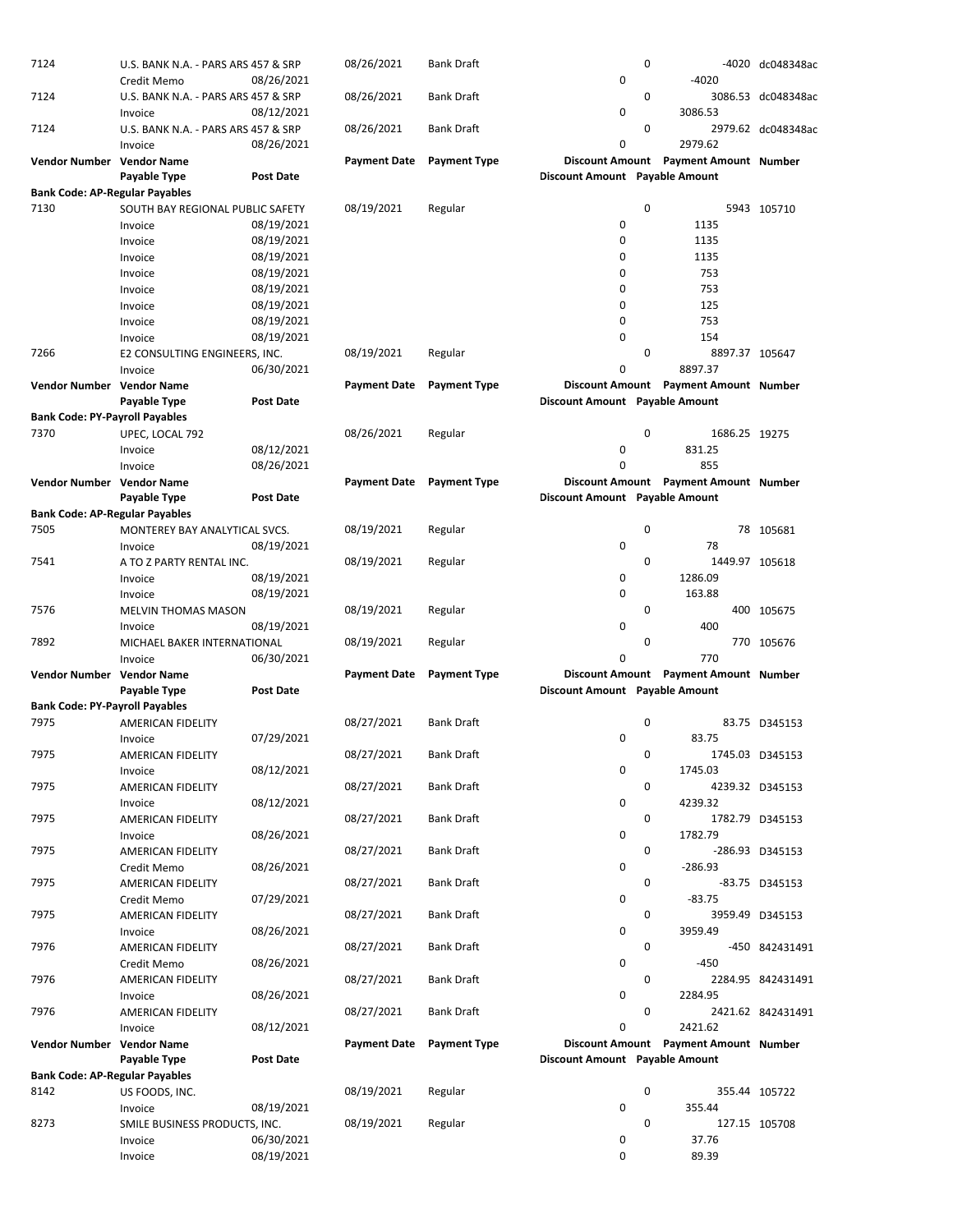| 8332                                  | <b>IVY SIMPSON</b>                                |                  | 08/19/2021          | Regular             |                                | 0           |                                         | 223 105664     |
|---------------------------------------|---------------------------------------------------|------------------|---------------------|---------------------|--------------------------------|-------------|-----------------------------------------|----------------|
|                                       | Invoice                                           | 08/19/2021       |                     |                     | 0                              |             | 223                                     |                |
| 8338                                  | <b>FEDEX</b>                                      |                  | 08/19/2021          | Regular             |                                | 0           |                                         | 7.68 105650    |
|                                       | Invoice                                           | 08/19/2021       |                     |                     | 0                              |             | 7.68                                    |                |
| 8375                                  | STATE WATER RES. CONTROL BOARD                    |                  | 08/19/2021          | Regular             |                                | 0           |                                         | 50 105712      |
|                                       | Invoice                                           | 08/19/2021       |                     |                     | 0                              |             | 50                                      |                |
| 8426                                  | CLIFTONLARSONALLEN LLP                            |                  | 08/19/2021          | Regular             |                                | 0           |                                         | 2000 105631    |
|                                       | Invoice                                           | 08/19/2021       |                     |                     | 0                              |             | 2000                                    |                |
| 8464                                  | MONTEREY COUNTY ENVIRONMENTAL HEAL 08/19/2021     |                  |                     | Regular             |                                | 0           | 1167.53 105685                          |                |
|                                       | Invoice                                           | 06/30/2021       |                     |                     | 0                              |             | 1167.53                                 |                |
| 8479                                  | KIMLEY-HORN AND ASSOCIATES, INC.                  |                  | 08/19/2021          | Regular             |                                | $\mathbf 0$ | 16132.9 105667                          |                |
|                                       | Invoice                                           | 06/30/2021       |                     |                     | 0                              |             | 16132.9                                 |                |
| 8508                                  | <b>JON-DON</b>                                    |                  | 08/19/2021          | Regular             |                                | $\mathbf 0$ |                                         | 253.76 105665  |
|                                       | Invoice                                           | 08/19/2021       |                     |                     | 0                              |             | 253.76                                  |                |
| 8755                                  | TRUST TWO - CORONA 1997 TRUST                     |                  | 08/19/2021          | Regular             |                                | $\mathbf 0$ |                                         | 645.17 105719  |
|                                       | Invoice                                           | 06/30/2021       |                     |                     | 0                              |             | 645.17                                  |                |
| 9084                                  | BUCHER MUNICIPAL NORTH AMERICA INC.               |                  | 08/19/2021          | Regular             |                                | 0           |                                         | 669.86 105626  |
|                                       | Invoice                                           | 08/19/2021       |                     |                     | 0                              |             | 669.86                                  |                |
| 9104                                  | SCHAAF & WHEELER, CONSULTING CIVIL ENC 08/19/2021 |                  |                     | Regular             |                                | 0           |                                         | 675 105699     |
|                                       | Invoice                                           | 06/30/2021       |                     |                     | 0                              |             | 675                                     |                |
| 9145                                  | MONTEREY CONDORS CLUB                             |                  | 08/19/2021          | Regular             |                                | 0           |                                         | 3000 105684    |
|                                       | Invoice                                           | 08/19/2021       |                     |                     | 0                              |             | 3000                                    |                |
| 9226                                  | CONDOR SECURITY OF AMERICA, INC.                  |                  | 08/19/2021          | Regular             |                                | 0           |                                         | 4030 105636    |
|                                       | Invoice                                           | 08/19/2021       |                     |                     | 0                              |             | 4030                                    |                |
| 9247                                  | <b>VERIZON CONNECT NWF INC.</b>                   |                  | 08/19/2021          | Regular             |                                | 0           | 1908.95 105724                          |                |
|                                       | Invoice                                           | 08/19/2021       |                     |                     | 0                              |             | 1908.95                                 |                |
| 9267                                  | SANFORD P. FERNANDEZ                              |                  | 08/19/2021          | Regular             |                                | $\mathbf 0$ |                                         | 200 105698     |
|                                       | Invoice                                           | 08/19/2021       |                     |                     | 0                              |             | 200                                     |                |
| 9313                                  |                                                   |                  | 08/19/2021          | Regular             |                                | 0           |                                         |                |
|                                       | MANUEL L. LOPEZ & LINDA L. LOPEZ                  | 08/19/2021       |                     |                     | 0                              |             | 315                                     | 315 105671     |
|                                       | Invoice                                           |                  | 08/19/2021          |                     |                                | 0           |                                         |                |
| 9368                                  | SHELISHA M. CLEMONS                               |                  |                     | Regular             |                                |             |                                         | 3000 105706    |
|                                       | Invoice                                           | 08/19/2021       |                     |                     | 0                              | 0           | 3000                                    |                |
| 9409                                  | STURDY OIL COMPANY                                |                  | 08/19/2021          | Regular             |                                |             | 7814.08 105713                          |                |
|                                       | Invoice                                           | 08/19/2021       |                     |                     | 0                              |             | 7814.08                                 |                |
|                                       |                                                   |                  |                     |                     |                                |             |                                         |                |
| 9460                                  | K.J. WOODS CONSTRUCTION INC.                      |                  | 08/19/2021          | Regular             |                                | 0           | 130873.36 105666                        |                |
|                                       | Invoice                                           | 06/30/2021       |                     |                     | 0                              |             | 130873.36                               |                |
| 9474                                  | RITE-WAY COMPLIANCE GROUP LLC                     |                  | 08/19/2021          | Regular             |                                | $\mathbf 0$ | 1644.75 105693                          |                |
|                                       | Invoice                                           | 08/19/2021       |                     |                     | 0                              |             | 1644.75                                 |                |
| <b>Vendor Number</b>                  | <b>Vendor Name</b>                                |                  | Payment Date        | <b>Payment Type</b> |                                |             | Discount Amount  Payment Amount  Number |                |
|                                       | Payable Type                                      | <b>Post Date</b> |                     |                     | Discount Amount Payable Amount |             |                                         |                |
| 9486                                  | COMPANY NURSE, LLC                                |                  | 08/19/2021          | Regular             |                                | 0           |                                         | 115 105635     |
|                                       | Invoice                                           | 08/19/2021       |                     |                     | 0                              |             | 115                                     |                |
| 9503                                  | A. TEICHERT & SON, INC.                           |                  | 08/19/2021          | Regular             |                                | 0           | 356004.9 105619                         |                |
|                                       | Invoice                                           | 06/30/2021       |                     |                     | 0                              |             | 356004.9                                |                |
| 9516                                  | HUNTINGTON PUBLIC CAPITAL CORP.                   |                  | 08/19/2021          | Regular             |                                | 0           | 38000.63 105662                         |                |
|                                       | Invoice                                           | 08/19/2021       |                     |                     | 0                              |             | 21816.51                                |                |
|                                       | Invoice                                           | 08/19/2021       |                     |                     | 0                              |             | 5507.04                                 |                |
|                                       | Invoice                                           | 08/19/2021       |                     |                     | 0                              |             | 10677.08                                |                |
| 9527                                  | MONTEREY BAY MILITARY HOUSING LLC                 |                  | 08/19/2021          | Regular             |                                | 0           | 32993.25 105682                         |                |
|                                       | Invoice                                           | 06/30/2021       |                     |                     | 0                              |             | 7914.75                                 |                |
|                                       | Invoice                                           | 08/19/2021       |                     |                     | 0                              |             | 5190                                    |                |
|                                       | Invoice                                           | 06/30/2021       |                     |                     | 0                              |             | 3032.75                                 |                |
|                                       | Invoice                                           | 08/19/2021       |                     |                     | 0                              |             | 4390                                    |                |
|                                       | Invoice                                           | 06/30/2021       |                     |                     | 0                              |             | 6875.75                                 |                |
|                                       | Invoice                                           | 08/19/2021       |                     |                     | 0                              |             | 5590                                    |                |
| 9532                                  | MANGOLD PROPERTY MANAGEMENT, INC.                 |                  | 08/19/2021          | Regular             |                                | 0           | 19528.75 105670                         |                |
|                                       | Invoice                                           | 06/30/2021       |                     |                     | 0                              |             | 3138.75                                 |                |
|                                       | Invoice                                           | 08/19/2021       |                     |                     | 0                              |             | 2790                                    |                |
|                                       | Invoice                                           | 06/30/2021       |                     |                     | 0                              |             | 8500                                    |                |
|                                       | Invoice                                           | 08/19/2021       |                     |                     | 0                              |             | 5100                                    |                |
| Vendor Number Vendor Name             |                                                   |                  | <b>Payment Date</b> | <b>Payment Type</b> |                                |             | Discount Amount Payment Amount Number   |                |
|                                       | Payable Type                                      | <b>Post Date</b> |                     |                     | Discount Amount Payable Amount |             |                                         |                |
| <b>Bank Code: PY-Payroll Payables</b> |                                                   |                  |                     |                     |                                |             |                                         |                |
| 9543                                  | <b>TEXAS LIFE</b>                                 |                  | 08/26/2021          | <b>Bank Draft</b>   |                                | 0           |                                         | -72 SMODSQ     |
|                                       | Credit Memo                                       | 08/31/2021       |                     |                     | 0                              |             | $-72$                                   |                |
| 9543                                  | <b>TEXAS LIFE</b>                                 |                  | 08/26/2021          | <b>Bank Draft</b>   |                                | 0           |                                         | $-0.14$ SMODSQ |
|                                       | Credit Memo                                       | 06/30/2021       |                     |                     | 0                              |             | $-0.14$                                 |                |
| 9543                                  | <b>TEXAS LIFE</b>                                 |                  | 08/26/2021          | <b>Bank Draft</b>   |                                | 0           |                                         | 388.77 SM0DSQ  |
|                                       | Invoice                                           | 05/06/2021       |                     |                     | 0                              |             | 388.77                                  |                |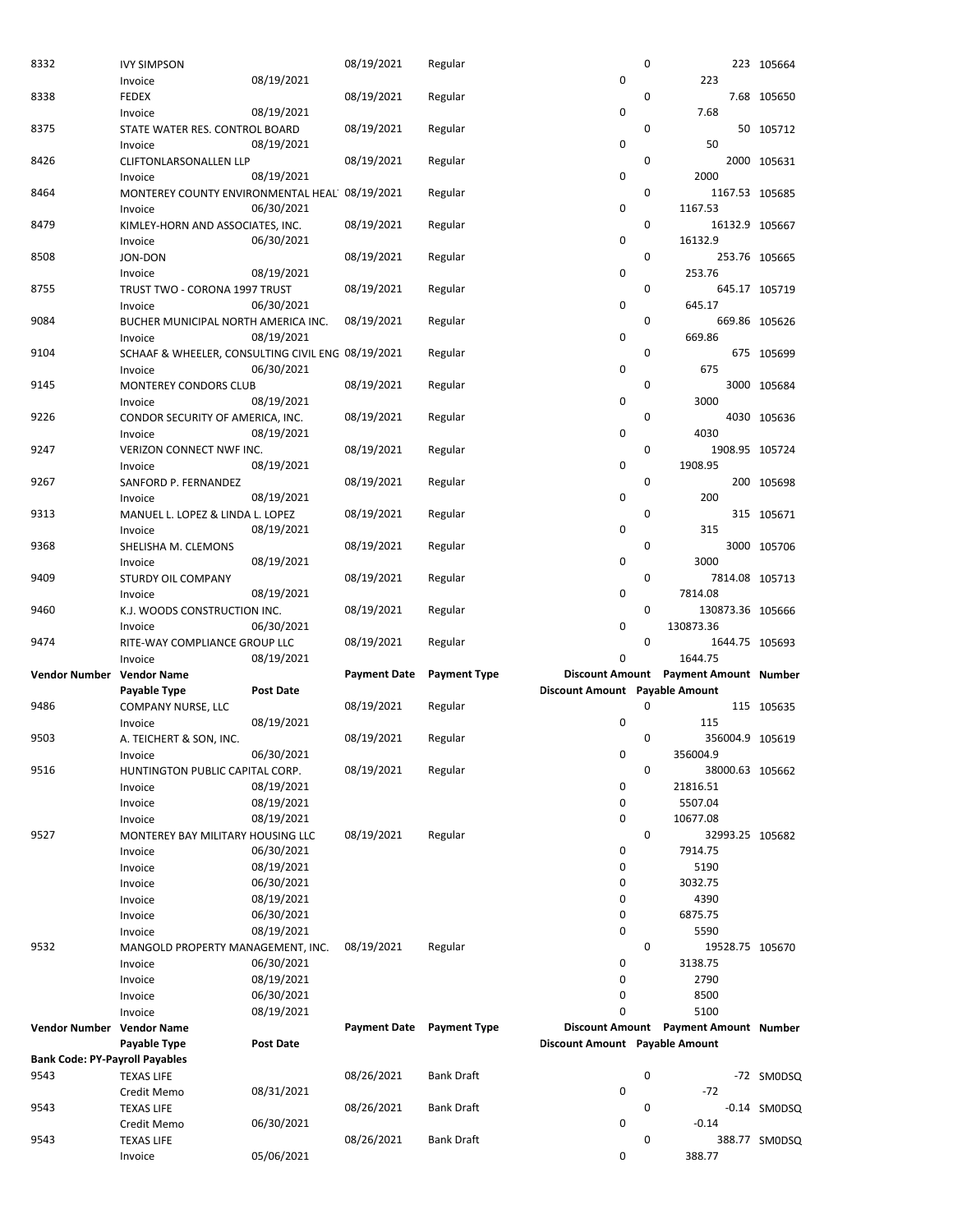| 9543                                  | <b>TEXAS LIFE</b>                                |            | 08/26/2021          | <b>Bank Draft</b>   |                                | 0                                     | 388.77 SM0DSQ  |
|---------------------------------------|--------------------------------------------------|------------|---------------------|---------------------|--------------------------------|---------------------------------------|----------------|
|                                       | Invoice                                          | 05/20/2021 |                     |                     | 0                              | 388.77                                |                |
| 9543                                  | <b>TEXAS LIFE</b>                                |            | 08/26/2021          | <b>Bank Draft</b>   |                                | 0                                     | 388.77 SM0DSQ  |
|                                       | Invoice                                          | 06/03/2021 |                     |                     | $\pmb{0}$                      | 388.77                                |                |
| 9543                                  | <b>TEXAS LIFE</b>                                |            | 08/26/2021          | <b>Bank Draft</b>   |                                | 0                                     | 388.77 SM0DSQ  |
|                                       | Invoice                                          | 06/17/2021 |                     |                     | 0                              | 388.77                                |                |
| 9543                                  | <b>TEXAS LIFE</b>                                |            | 08/26/2021          | <b>Bank Draft</b>   |                                | 0                                     | 406.78 SM0DSQ  |
|                                       | Invoice                                          | 07/01/2021 |                     |                     | 0                              | 406.78                                |                |
| 9543                                  | <b>TEXAS LIFE</b>                                |            | 08/26/2021          | <b>Bank Draft</b>   |                                | 0                                     | 406.78 SM0DSQ  |
|                                       | Invoice                                          | 07/15/2021 |                     |                     | 0                              | 406.78                                |                |
| 9543                                  | <b>TEXAS LIFE</b>                                |            | 08/26/2021          | <b>Bank Draft</b>   |                                | 0                                     | 406.78 SM0DSQ  |
|                                       | Invoice                                          | 08/12/2021 |                     |                     | 0                              | 406.78                                |                |
| 9543                                  | <b>TEXAS LIFE</b>                                |            | 08/26/2021          | <b>Bank Draft</b>   |                                | 0                                     | 478.82 SM0DSQ  |
|                                       | Invoice                                          | 08/26/2021 |                     |                     | 0                              | 478.82                                |                |
| 9543                                  | <b>TEXAS LIFE</b>                                |            | 08/26/2021          | <b>Bank Draft</b>   |                                | 0                                     | 36 SMODSQ      |
|                                       | Debit Memo                                       | 05/31/2021 |                     |                     | 0                              | 36                                    |                |
| 9543                                  | <b>TEXAS LIFE</b>                                |            | 08/26/2021          | <b>Bank Draft</b>   |                                | 0                                     | 36 SMODSQ      |
|                                       | Debit Memo                                       | 06/30/2021 |                     |                     | 0                              | 36                                    |                |
| 9543                                  | <b>TEXAS LIFE</b>                                |            | 08/26/2021          | <b>Bank Draft</b>   |                                | 0                                     | $-0.16$ SMODSQ |
|                                       | Credit Memo                                      | 07/31/2021 |                     |                     | 0                              | $-0.16$                               |                |
| 9543                                  | <b>TEXAS LIFE</b>                                |            | 08/26/2021          | <b>Bank Draft</b>   |                                | 0                                     | -0.2 SMODSQ    |
|                                       | Credit Memo                                      | 08/31/2021 |                     |                     | 0                              | $-0.2$                                |                |
| 9543                                  | <b>TEXAS LIFE</b>                                |            | 08/26/2021          | <b>Bank Draft</b>   |                                | 0                                     | $-0.14$ SMODSQ |
|                                       | Credit Memo                                      | 05/31/2021 |                     |                     | 0                              | $-0.14$                               |                |
| Vendor Number Vendor Name             |                                                  |            | <b>Payment Date</b> | <b>Payment Type</b> |                                | Discount Amount Payment Amount Number |                |
|                                       | Payable Type                                     | Post Date  |                     |                     | Discount Amount Payable Amount |                                       |                |
| <b>Bank Code: AP-Regular Payables</b> |                                                  |            |                     |                     |                                |                                       |                |
| 9562                                  | SEDGWICK CMS, INC.                               |            | 08/19/2021          | Regular             |                                | 0                                     | 12750 105705   |
|                                       | Invoice                                          | 06/30/2021 |                     |                     | 0                              | 4250                                  |                |
|                                       | Invoice                                          | 06/30/2021 |                     |                     | 0                              | 4250                                  |                |
|                                       | Invoice                                          | 06/30/2021 |                     |                     | 0                              | 4250                                  |                |
| 9565                                  | SOLAR INTEGRATED FUND IV-A, LLC                  |            | 08/19/2021          | Regular             |                                | 0                                     | 109.33 105709  |
|                                       | Invoice                                          | 08/19/2021 |                     |                     | 0                              | 109.33                                |                |
| 9571                                  | ADMANOR, INC.                                    |            | 08/19/2021          | Regular             |                                | 0                                     | 1075 105620    |
|                                       | Invoice                                          | 08/19/2021 |                     |                     | 0                              | 1075                                  |                |
| 9584                                  | CALIFORNIA AMERICAN WATER                        |            | 08/19/2021          | Regular             |                                | 0                                     | 916.35 105627  |
|                                       | Invoice                                          | 06/30/2021 |                     |                     | 0                              | 916.35                                |                |
| 9584                                  | <b>CALIFORNIA AMERICAN WATER</b>                 |            | 08/19/2021          | Regular             |                                | $\mathbf 0$<br>3102.62 105628         |                |
|                                       | Invoice                                          | 06/30/2021 |                     |                     | 0                              | 3102.62                               |                |
| 9592                                  | SEASIDE HOUSING LP                               |            | 08/19/2021          | Regular             |                                | $\mathbf 0$<br>6517.35 105701         |                |
|                                       | Invoice                                          | 06/30/2021 |                     |                     | 0                              | 3631.35                               |                |
|                                       | Invoice                                          | 08/19/2021 |                     |                     | 0                              | 2886                                  |                |
| 9596                                  | AKSHAY HOLDINGS, LLC                             |            | 08/19/2021          | Regular             |                                | 0                                     | 7500 105621    |
|                                       | Invoice                                          | 06/30/2021 |                     |                     | 0                              | 7500                                  |                |
| 9625                                  | RODOLFO MALDONADO                                |            | 08/19/2021          | Regular             |                                | 0                                     | 7225 105695    |
|                                       | Invoice                                          | 06/30/2021 |                     |                     | 0                              | 3825                                  |                |
|                                       | Invoice                                          | 08/19/2021 |                     |                     | 0                              | 3400                                  |                |
| 9639                                  | CARDINALLI REALTY & PROPERTY MGMT CO, 08/19/2021 |            |                     | Regular             |                                | 0                                     | 4800 105629    |
|                                       | Invoice                                          | 08/19/2021 |                     |                     | 0                              | 4800                                  |                |
| 9646                                  | <b>GLADIATOR SOLUTIONS, INC.</b>                 |            | 08/19/2021          | Regular             |                                | 0<br>3798.21 105653                   |                |
|                                       | Invoice                                          | 08/19/2021 |                     |                     | 0                              | 3798.21                               |                |
| 9647                                  | <b>CHRIS WHEELER</b>                             |            | 08/19/2021          | Regular             |                                | 0                                     | 2150 105630    |
|                                       | Invoice                                          | 08/19/2021 |                     |                     | 0                              | 2150                                  |                |
| 9650                                  | M.G. WEST COMPANY                                |            | 08/19/2021          | Regular             |                                | 0<br>10078.31 105669                  |                |
|                                       | Invoice                                          | 08/19/2021 |                     |                     | 0                              | 10078.31                              |                |
| 9660                                  | PARISI TRANSPORTATION CONSULTING INC.            |            | 08/19/2021          | Regular             |                                | 0<br>22356.25 105689                  |                |
|                                       | Invoice                                          | 06/30/2021 |                     |                     | 0                              | 5530                                  |                |
|                                       | Invoice                                          | 06/30/2021 |                     |                     | 0                              | 5260                                  |                |
|                                       | Invoice                                          | 06/30/2021 |                     |                     | 0                              | 11566.25                              |                |
| 9670                                  | ROBERT HALF INTERNATIONAL INC.                   |            | 08/19/2021          | Regular             |                                | 0<br>2631.92 105694                   |                |
|                                       | Invoice                                          | 08/19/2021 |                     |                     | 0                              | 1159.52                               |                |
|                                       | Invoice                                          | 08/19/2021 |                     |                     | 0                              | 1472.4                                |                |
| 9672                                  | TONY R. ALERIA                                   |            | 08/19/2021          | Regular             |                                | 0                                     | 285.38 105718  |
|                                       | Invoice                                          | 08/19/2021 |                     |                     | 0                              | 285.38                                |                |
| 9673                                  | <b>DIANA GUTH</b>                                |            | 08/19/2021          | Regular             |                                | 0                                     | 130.87 105641  |
|                                       | Invoice                                          | 08/19/2021 |                     |                     | 0                              | 130.87                                |                |
| 9674                                  | <b>SALLY ANN BARTON</b>                          |            | 08/19/2021          | Regular             |                                | 0                                     | 1950 105696    |
|                                       | Invoice                                          | 08/19/2021 |                     |                     | 0                              | 1950                                  |                |
| 9675                                  | SEAVIEW AFFORDABLE COMMUNITIES, L.P.             |            | 08/19/2021          | Regular             |                                | 0                                     | 5795 105704    |
|                                       |                                                  |            |                     |                     |                                |                                       |                |